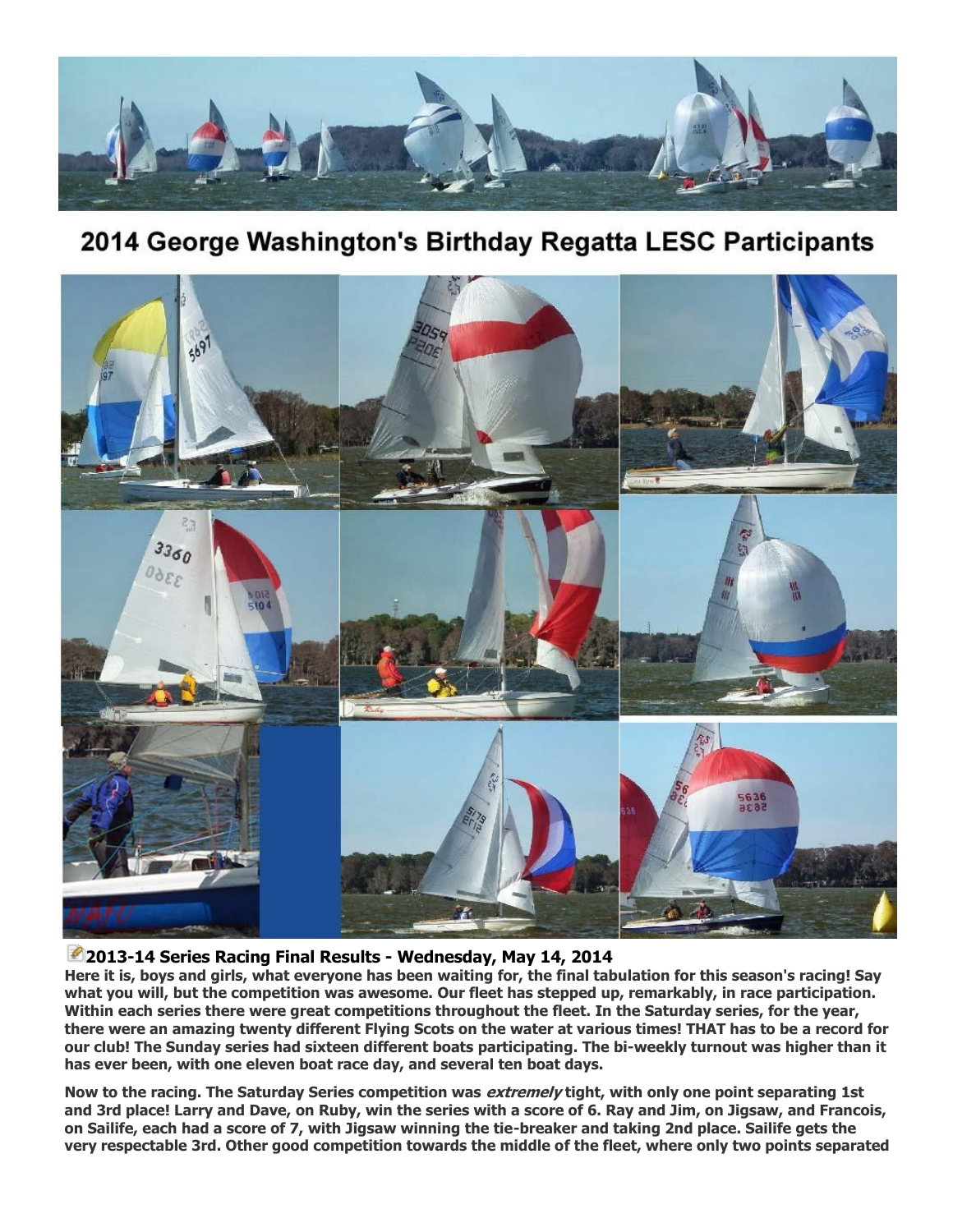**6th through 9th place, included Zita Rose, SNAFU, Ghost, and Rita Sharo, in that order.**

**The Sunday Series was a little more cut-and-dried, with Ray and Jim, on Jigsaw, getting a clear 1st place. The fight was for the other two trophy positions. Gus, on August Moons, gets the 2nd place spot, with 9 points. Francois, on Sailife, and Dean and Sherry, on ED, each had 10 points, with Sailife getting the tie-breaker, to win 3rd place. Mid-fleet, four points separated 8th through 13th place, which included SNAFU, Walter Gordon, Rita Sharo, Dream, LESC AdultSail, and Ghost.**

**So, with all the series results in, the close match between Jigsaw and Ruby continued. By one point, Ray and Jim squeaked by Larry and Dave to win the Overall Fleet Championship for the 2013-2014 season. Congratulations to both boats for a hard-fought year! 3rd place goes to Sailife, with Francois doing a very respectable job with various crew from our Crew List. Good job to all of you! To round out the top ten, 4th place goes to August Moons, followed by ED, Zita Rose, SNAFU, Rita Sharo, Wazoo, and Ghost.**

**It was an absolutely amazing year on several counts, and everyone should walk away happy! The Memorial Day Regatta is in a couple of weeks, and don't forget the Summer Sailstice, June 21st.**

## **[2](http://www.lakeeustissailingclub.org/Fleets/FlyingScot/tabid/101/ctl/Edit/mid/524/itemid/185/Default.aspx)013-14 Collene Series - Week 6 - Tuesday, May 13, 2014**

**The final weekend of club series racing for 2013-2014 came to an end with week 6 of the Collene Series. The wind gods provided a fun and challenging day for most of the ten boats that showed up to race. With winds in the shifty 13 to 15 range, and gusting higher, most Scots were carrying three crew, and wisely so. Three races were run, and Jigsaw grabbed two 1sts and a 2nd, to remain on top of the Saturday series. Rita Sharo got a 1st, 2nd, and 3rd to sit in 2nd place in the series, while Sailife has series 3rd place with two 3rds and a 4th for the day. The racing was exciting for everyone, from front to back, with close calls, collisions, and a couple of capsizes, (in that other fleet, of course!). All the Scots managed to keep the pointy end up.**

**Those wind gods must have exhausted themselves by Sunday, as the conditions were very different from the previous day. Only seven Scots turning out in a light air day. Remember when a seven boat turnout was really good? Mother's Day took its toll on the attendance in all the fleets. The race committee managed to run two races, but after the first one - light and flukey and full of holes, the Flying Scot fleet politely declined the second race, and retired for the day. Francois and Phil, on Sailife, took the honors in that single race, with Henry and Laurie, on Rita Sharo, taking 2nd. Dean and Sherry, on ED, got the 3rd. The Sunday Collene Series ends with Ray and Jim, on Jigsaw in 1st place. Francois takes 2nd, and Gus, on August Moons, takes the 3rd position.**

**There is one more racing weekend in this season, and that is the Memorial Day Regatta. It's a fun racing weekend, with our fun-loving race committee usually setting up "unusual" courses for us. Racing on Saturday and Sunday, and picnic on Saturday. Since these races aren't the usual "cut-throat" competition we have during the series racing, perhaps it would be a good idea to bring along an extra crew, just to get more people out on the water. All those great people on the crew list, that have helped us out all year, would be a good example. For those on the crew list, come whether you have a ride, or not, and be the guests of the Flying Scot fleet. Everyone should be advised, however, that there may well be an assortment of dihydrogen monoxide assault weapons carried on board some of the boats . . .**

#### **[2](http://www.lakeeustissailingclub.org/Fleets/FlyingScot/tabid/101/ctl/Edit/mid/524/itemid/183/Default.aspx)013-14 Collene Series - Week 5 - Monday, April 28, 2014**

**Week 5 saw another great turnout of the Flying Scot fleet! There were eleven Scots on the line on Saturday, and nine on Sunday. If anyone is keeping track, there have been seventeen different Flying Scots sailing in the Saturday Collene series, and fifteen different boats in the Sunday series. That's a heck of a good showing by anyone's standards! Congratulations!**

**Saturday's winds were light and flukey, and only one race was held. The Race Committee wisely shortened course before the wind died altogether. Jigsaw was 1st, Rita Sharo came in 2nd, and ED took the 3rd spot.**

**Sunday was a glorious sailing day. The winds were as predicted - 7 to 9, with a few puffs a little higher. Just enough to keep the single-handers busy, (and tired!). The Race Committee ran three good races. Ray and Jim, on Jigsaw, took three aces for the day, and Jigsaw remains in the top spot for the series. The 2nd places were spread among Dick and Larry, on Ghost, Gus and Lee, on August Moons, and Dave and Jay, on FS 5339. Craig, single-handing LESC AdultSail, took two 3rds, with Dean and Sherry, on ED, getting the other 3rd. For the Sunday series, Jigsaw remains firmly in 1st place, August Moons is 2nd, and Francois, on SailLife, is in 3rd.**

**The last weekend of the Collene Series is May 10 & 11. The Memorial Day series is May 24 & 25. That is also the last weekend of regular club racing for the season. Plans are in the making for the annual Summer Sailstice on**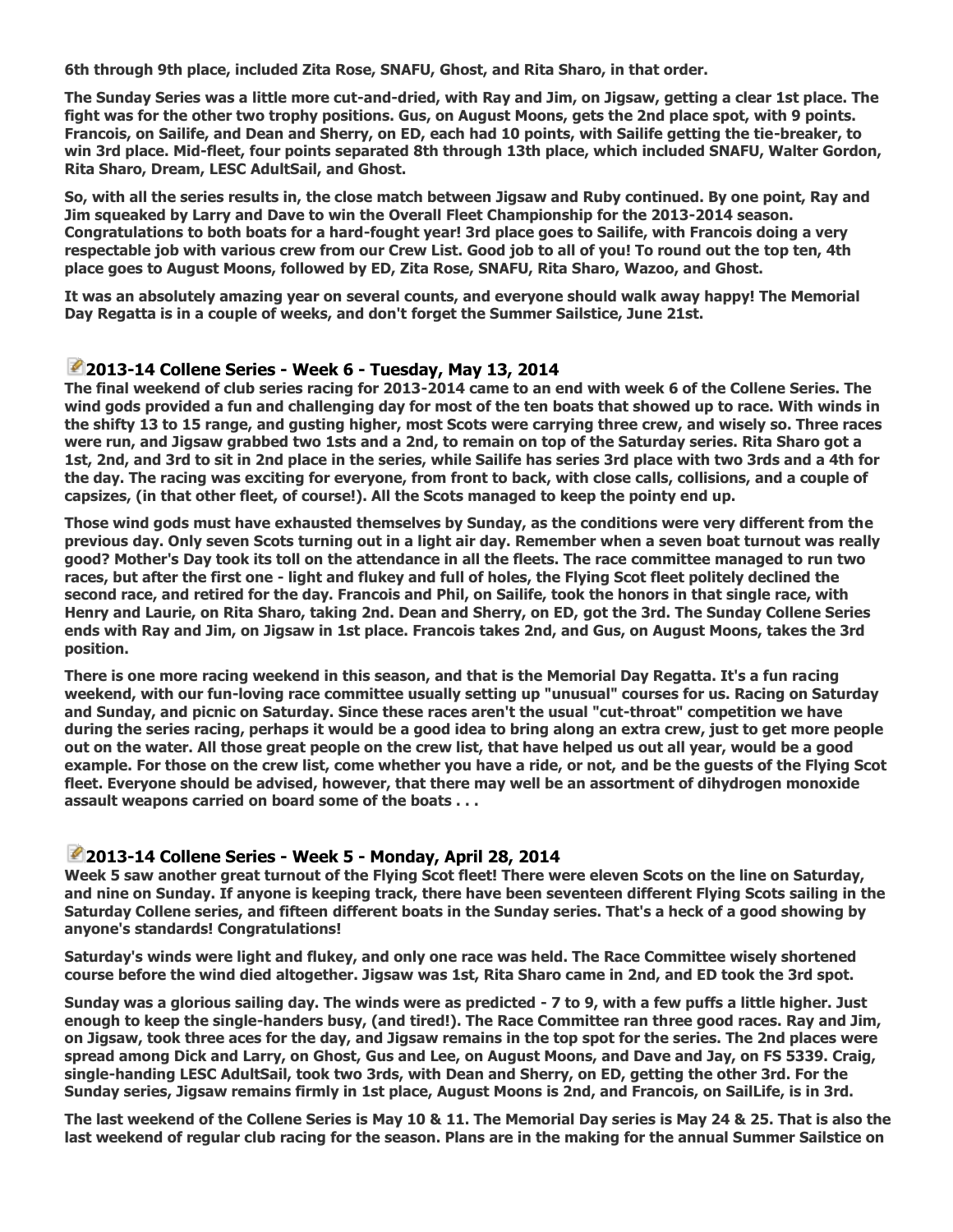## **[2](http://www.lakeeustissailingclub.org/Fleets/FlyingScot/tabid/101/ctl/Edit/mid/524/itemid/182/Default.aspx)013-14 Collene Series - Week 4 - Thursday, April 17, 2014**

**On Saturday of week 4, nine boats showed up to race in light air. Jigsaw took two out of three, with Sailife getting the other bullet. Dick and Larry, on Ghost, coming out for the first time in this series, had an impressive showing with two 3rds and a 2nd. Ruby continues to hold the series lead even though Larry has already migrated North for the summer. Jigsaw is in 2nd place, one point behind, with Rita Sharo in 3rd, one point behind 2nd.Tight racing at the top!**

**Sunday's air was not as strong as predicted, but the sailing was fun, nevertheless. Jigsaw took all three races, with a mix of Rita Sharo, Sailife, and August Moons trading back and forth for the 2nds and 3rds. Ray, on Jigsaw, holds a strong 1st for the series, with Gus, on August Moons, a distant 2nd, and Francois, on Sailife, coming in 3rd.**

**There are two more weekends in the Collene series, before the final season event on Memorial weekend. Let's get out and sail, and don't forget to use the Crew List!**

**FYI, the annual General Membership Meeting will be held on Saturday, April 26, after racing. Everyone should attend!**

**FYI.2, at the last board meeting the Commodore recognized and complimented our Flying Scot fleet participation this season. He suggested that other fleets might use us as an example. Good job, boys and girls!**

#### **[2](http://www.lakeeustissailingclub.org/Fleets/FlyingScot/tabid/101/ctl/Edit/mid/524/itemid/179/Default.aspx)013-14 Collene Series - Week 3 - Monday, March 24, 2014**

**Week 3 of the Collene was a great weekend for sailing. The weather was warm, the winds were good, but not overpowering, and . . . there were thirteen different Flying Scots on the water over the two days - ten boats on the line, Saturday, and nine on Sunday! Larry and Dave, on Ruby, continue to dominate the Saturday series. Henry, on Rita Sharo, is a few points back, in second, and Ray and Jim, on Jigsaw, are in third.**

**The Sunday series has Ruby and Jigsaw battling for first, tied in points, with Jigsaw getting the tie-breaker. George and Janet, on Zita Rose, are in third place, with Francois, on Sailife, only a point behind.**

**Though the top spots usually get all the "press", there has been some great, and very tight, racing going on further back in the fleet. Dream, SNAFU, August Moons, and ED are often neck-and-neck coming down that last leg to the finish. The excitement is the same and the competition is close!**

**Next weekend is an "off" weekend, followed by the Mt. Dora regatta the first weekend in April. We hope to have a fleet of four boats minimum for that regatta. That is also the weekend for the final district regatta at Port Charlotte. After that, only three more weekends of club racing in the Collene Series, followed by the Memorial Day series, and then we're done for the season! Get out and sail! And don't forget to use those folks on our crew list.**

# **[U](http://www.lakeeustissailingclub.org/Fleets/FlyingScot/tabid/101/ctl/Edit/mid/524/itemid/178/Default.aspx)pdate On Using the Shroud to Hike - Sunday, March 16, 2014**

**This is a recent update to the FSSA Handbook, relating to hiking positions.**

**Specification change dated 01-07-2014 revised Article S-V Racing Restrictions #4 to include the following: The use of the side stay is permitted for a hiking handhold provided that the crew is seated on the deck, aft of the stay, and with their feet inboard of the seat back.**

**So, boys and girls, we can now legally use the shrouds for hiking. This changes the Chief Measurer's earlier clarification (2012) of the hiking rules.**

# **[2](http://www.lakeeustissailingclub.org/Fleets/FlyingScot/tabid/101/ctl/Edit/mid/524/itemid/177/Default.aspx)014 MC Midwinters - Sunday, March 16, 2014**

**The 2014 MC Scow Midwinters are over. Former Flying Scot sailor, (and my former skipper), Ron Baerwitz took first place, in a fleet of seventy-six boats. Of the four races run, he racked up three 1sts, and a 26th, (don't ask!). LESC sailor, Dave Moring took third overall.**

**Our Flying Scot fleet members contributed heavily to the volunteer corps that helped run the regatta. We had eleven active fleet members helping, as well as two former fleet members. Thank you to Dave, Jay, Charley, Mary, (Charley & Mary contributed their power boat as well), Jack, Gus, Francois, Randy, Bob, Pirate Dave, and Dean. Thanks also go to former Scot sailors, Bob and Greg, who each contributed their power boats for on-the-**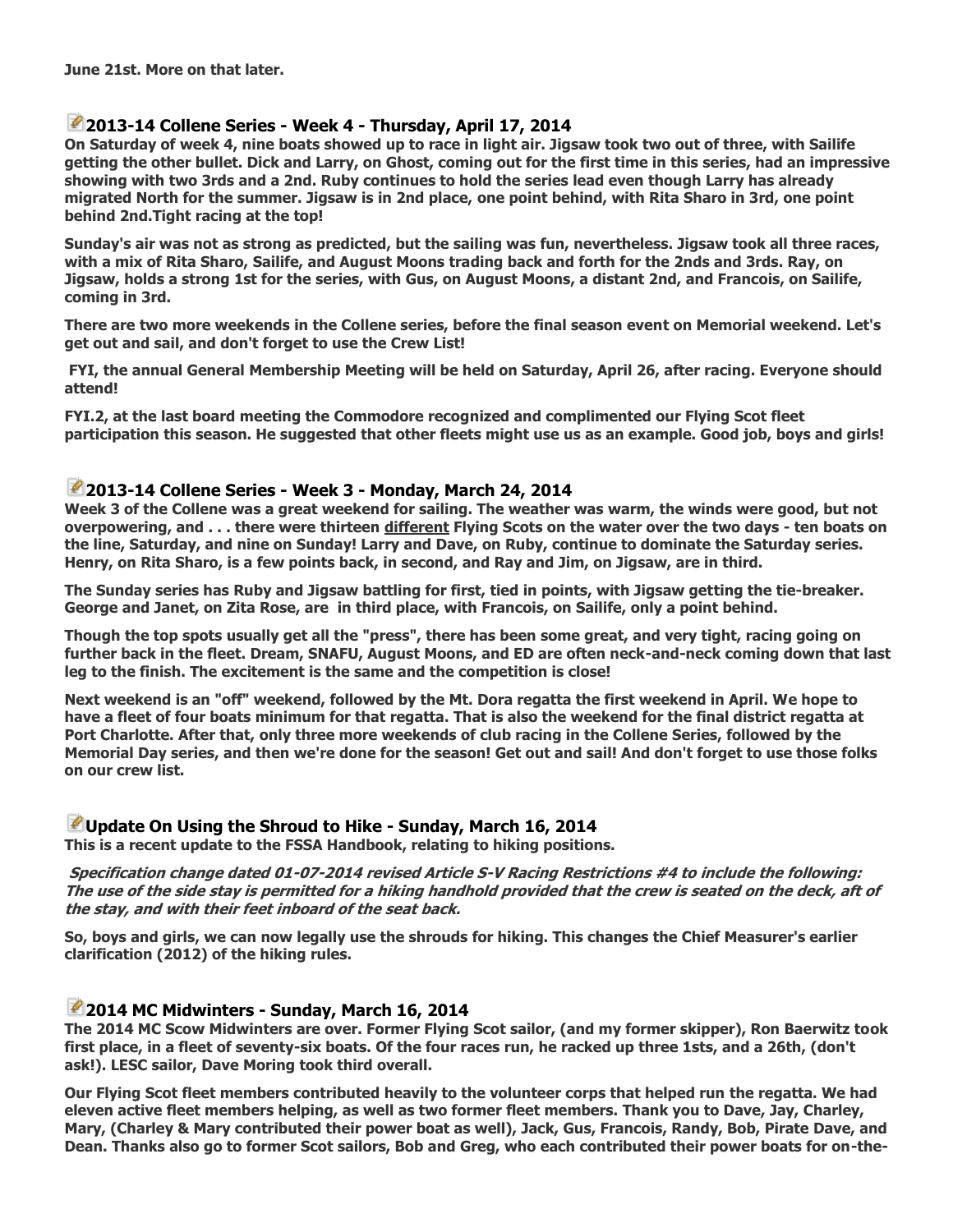**water support.**

**The club series continues next weekend with week 3 of the Collene Series.**

# **[2](http://www.lakeeustissailingclub.org/Fleets/FlyingScot/tabid/101/ctl/Edit/mid/524/itemid/175/Default.aspx)013-14 Collene Series - Week 2 - Monday, March 10, 2014**

**Week two of the Collene Series was a mixed bag. Saturday started cool, with light air, but enough for the RC to run three races. the day was beautiful and there were nine Flying Scots on the line. A rare appearance from Dave, on 5020, showed us how it is done. Ruby must have been paying attention because they beat 5020 in the last race. 5020 won the day, but Ruby is in 1st place for the series, so far, with 5020 in 2nd. Henry, on Rita Sharo, who was single-handing on Saturday, is in 3rd. The racing is tight in the middle of the fleet, with five boats within a three point spread.**

**Sunday brought no wind to speak of, and the racing was cancelled. By early afternoon, there was barely enough wind for the MC fleet to have their team racing event. This kicks off a week of events for the MCs, culminating in their Midwinter Regatta this coming weekend.**

**In other news from this weekend, Tom, on Sweet Pea, took 9th out of 25 Scots at the Davis Island Warm-Up Regatta.**

**Lastly, with the coming of daylight savings time, the sunrise/sunset/twilight schedules are again posted for those sunset watchers and cruisers. Check out the bottom of the left-hand column. There will be hardcopy posted on the clubhouse bulletin board, also.**

#### **[2](http://www.lakeeustissailingclub.org/Fleets/FlyingScot/tabid/101/ctl/Edit/mid/524/itemid/173/Default.aspx)013-14 Collene Series - Week 1 - Tuesday, February 25, 2014**

**Light air both days on the first weekend of the Collene Series. The Race Committee managed to get in two races each day. Eight boats out on Saturday, and seven on Sunday.**

#### **[2](http://www.lakeeustissailingclub.org/Fleets/FlyingScot/tabid/101/ctl/Edit/mid/524/itemid/172/Default.aspx)013-14 Norton Series - Week 4 - Friday, February 14, 2014**

**In the last weekend of the Norton Series, Saturday's racing was rained out - no races. Sunday was a beautiful day, with a nice breeze. To top it off, there were twelve Flying Scots on the line! That is a record turnout for this year. It was a good practice day for the upcoming GWBR, this weekend. ED took the first race, and Jigsaw took the second and third races. That put Jigsaw, with Ray and Jim, on top for the Norton Sunday Series final. Ruby placed second in the series, with ED in third. The Norton Saturday Series final was won by Ruby, with Larry and Dave. Jigsaw was second, and Henry, on Rita Sharo, placed third.**

**The George Washington's Birthday Regatta is this weekend. There are 22 Flying Scots registered, and even though some of the "big guns" won't be there, it ought to be a great couple of day's sailing!**

#### **[2](http://www.lakeeustissailingclub.org/Fleets/FlyingScot/tabid/101/ctl/Edit/mid/524/itemid/169/Default.aspx)013-14 Norton Series - Week 3 - Wednesday, January 22, 2014**

**Good winds on both days this weekend. Almost too much, as ED managed a capsize on Saturday, and Dean got a rather chilly swim in the lake. Jigsaw and Ruby battled it out both days with some fine sailing between the two. Jigsaw won the day, Saturday, but Ruby continues to be top dog for that day's series. Henry and Laurie, on Rita Sharo are in third place.**

**Sunday, Jigsaw and Ruby at it again, with Jigsaw winning the day and in the lead for the series. Ruby gets second on the day and for the series. Francois, on Sailife, somehow manages to stay in third place, even though he didn't sail this weekend. Go figure!**

## **[2](http://www.lakeeustissailingclub.org/Fleets/FlyingScot/tabid/101/ctl/Edit/mid/524/itemid/167/Default.aspx)013-14 Norton Series - Week 2 - Thursday, January 09, 2014**

**Norton Series week 2 brought a mixed bag. There were six boats on the line on Saturday, but not enough wind to sail on Sunday. Ruby and Rita Sharo were tied in points at the end of Saturday, with each boat getting a 1st, 2nd, and 3rd. Larry and Dave, on Ruby, won the tie-breaker, taking the day and keeping 1st place, overall. Henry and guest crew, Arial, on Rita Sharo, settled for 2nd on the day and 2nd place overall in the series. Francois and guest crew, Dan, on Sailife, got the other bullet Saturday, and Sailife is in 3rd place overall. Sunday, even without any wind, turned into a great day to socialize on shore. A good time was had by all.**

**In other fleet news, Henry is now officially Fleet 150's new Fleet Captain. Congrats, Henry!**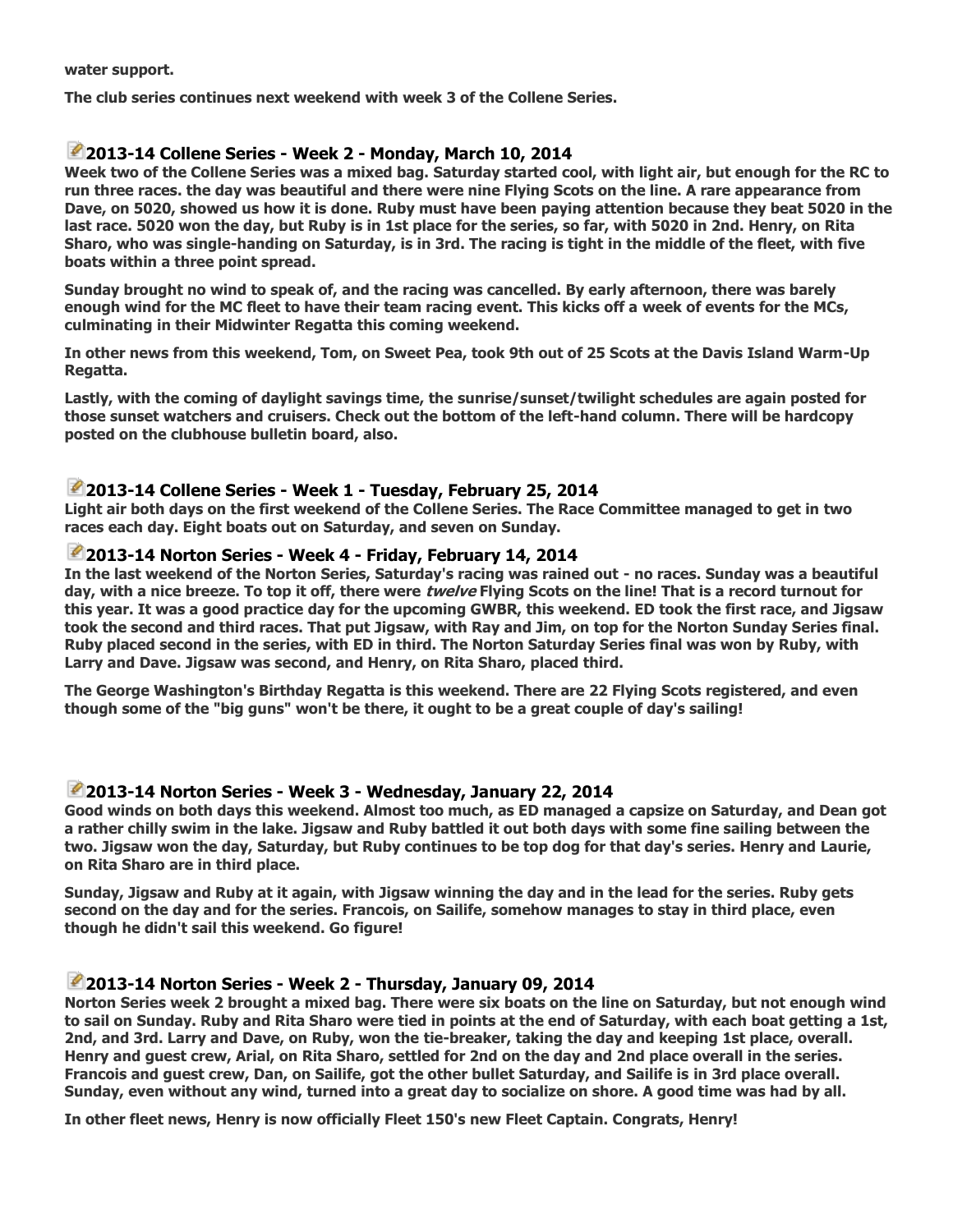

# **[2](http://www.lakeeustissailingclub.org/Fleets/FlyingScot/tabid/101/ctl/Edit/mid/524/itemid/165/Default.aspx)013-14 Norton Series - Week 1 - Sunday, December 29, 2013**

**The end of the year marks the beginning of the Norton Series. The weekend before Christmas had a reasonably good turnout for racing. There were six Scots on the line on Saturday, and five on Sunday. Saturday's two races were run with enough wind to keep everyone on their toes - low to mid teens. Sweet Pea, with Tom and Arial, swept the two races with bullets. Arial is Scot sailor Sherry's daughter. Tom picked up a good crew in that deal! Arial's friend, Dan got to experience the OTHER end of the fleet, sailing on ED, with Dean and Sherry. Larry and Dave, on Ruby, took second place honors, and Ray and his ace crew, grandson Luke, on Jigsaw, took third for the day. Gus, on August Moons, teamed up with new member John to show him what fun really is!**

**Sunday morning brought breezy conditions that were close to canceling racing. Close, but not quite. Pretty soon boats were going in the water, and off we went. The RC board for the first race said 15 to 18. Most everyone took on ballast. Ray and Luke, on Jigsaw, had old friend and college kid, Ben, to help them. Gus and John went with Sailife and Francois, and Nancy helped on ED, with Dean and Sherry. The two brave doublehanders were Larry and Dave on Ruby, and Henry and son, George, on Rita Sharo. Three races were run, and the competition was good. After the first race, the wind moderated some, and by the third race it had dropped to 8 to 10-ish. Ray, Luke, and Ben on Jigsaw, got two out of three firsts to take first place for the day. Doublehanders, Larry and Dave on Ruby, took second place with two seconds and a first. Francois, on Sailife, with Gus, and John, get the third. The sailing both days left little to be desired, with beautiful weather and good wind. Everyone had a great time on the water! Young Luke finished his good weekend off by catching a HUGE bass, off the LESC dock! That fish was big enough to tow a Flying Scot!**

**It was great to see quite a few new faces out on the courses - some guests, some new crews, and some occasional crews. The interest in the boat we sail seems to be growing.**

**For complete weekend results, see the Norton links, to the right.**

**In other Flying Scot news -**

**- The board has approved the proposal for the club Flying Scot fleet to maintain and repair the club-owned Scot that is currently being used for the Adult Sail Training program. The club will also apply for a "club membership" to the FSSA. The idea is to make this boat race-worthy, and keep it that way. More information will be coming by email in the future.**

**- The next big task for the fleet to accomplish is to fill the Fleet Captain vacancy. All fleet boat owners and FSSA members will receive emails, shortly, regarding an election for the position. This will be an "email election", to make it easy for most everyone. Please vote!**

#### **[2](http://www.lakeeustissailingclub.org/Fleets/FlyingScot/tabid/101/ctl/Edit/mid/524/itemid/161/Default.aspx)013-14 Hartge Series - Week 4 - Monday, December 09, 2013**

**This was the final weekend of the Hartge Series. We had a great turnout on Saturday, with nine boats out racing! Unfortunately the wind was flukey and, after a couple of course re-locations, the PRO managed to squeeze in a short two-legger to complete the day's racing in dying winds. Ruby stayed on top, with ED squeaking by Sailife by half a length to take 2nd.**

**Sunday was a much nicer day to sail. Three races were run, with six Scots on the line. Ruby wins the day again, with Sailife 2nd, and August Moons 3rd.**

**Here are the final results for the series. No surprise, Larry and Dave, on Ruby, sweep both Saturday and Sunday series to take first place. Francois and Gus traded second places, with Francois, on Sailife, taking Saturday, and Gus, on August Moons, taking the Sunday second. Dean and Sherry, on ED, got the 3rd places for**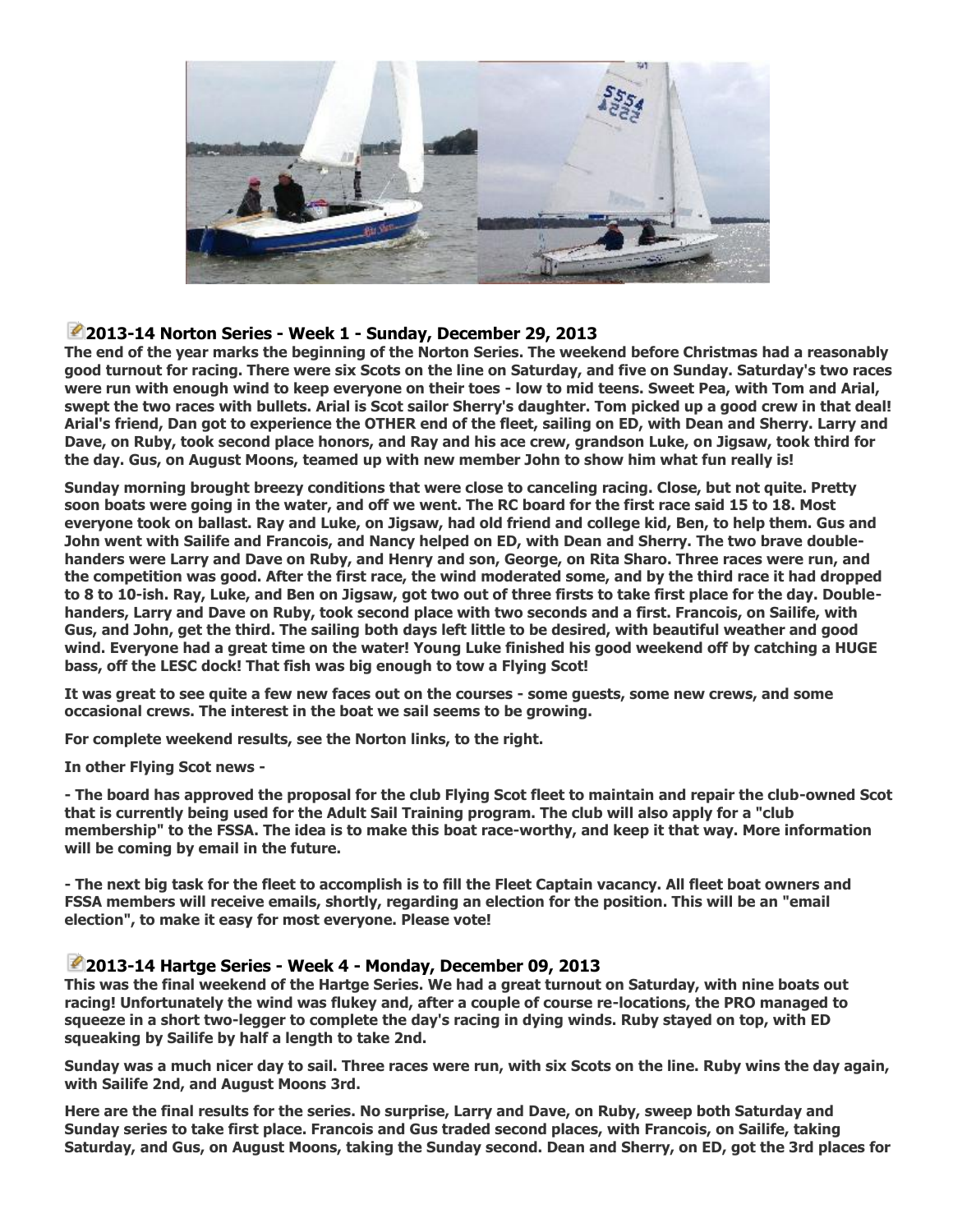**both days. It's worth mentioning that both Francois and Gus raced much of this series single-handed. Good job!**

**For the complete series final results, click on the links to the right. The next race weekend is Dec. 21/22, and is the first week of the Norton Series. If you are interested in seeing when the series begin and end, check out the calendar at the link under "Flying Scot Events Schedule", to the lower right.**

## **[2](http://www.lakeeustissailingclub.org/Fleets/FlyingScot/tabid/101/ctl/Edit/mid/524/itemid/159/Default.aspx)013-14 Hartge Series - Week 3 - Wednesday, November 27, 2013**

**Week 3 was a weekend of extremes! Saturday started out with light winds and a postponement until 12:30. After several sailors had left, the wind came up enough for the race committee to set a course - wisely, close to shore and the club. We got in two races before the wind petered out again. Four Scots raced, with Ruby continuing its dominance at 1st. Sailife got a pair of deuces, while SNAFU and ED traded 3rd place.**

**Sunday was an absolute blow-out, with winds over the upper limit of the race committee's standard. There were a few Lasers out, reaching back and forth and, I assume, competing for number of capsizes.**

**The first full weekend in December is the last weekend in the Hartge Series. The weekend before Christmas is the first weekend of the Norton Series. We are creeping up on the midpoint of the season already!**

**Please remember our Crew Pool if you are in need. There are at least four people who are interested in sailing Flying Scots. Let's keep them interested and get them involved!**

**Have a happy Thanksgiving, everyone, and if you are traveling . . . be safe!**

#### **[2](http://www.lakeeustissailingclub.org/Fleets/FlyingScot/tabid/101/ctl/Edit/mid/524/itemid/155/Default.aspx)013-14 Hartge Series - Week 2 - Monday, November 18, 2013**

**Another overcast Saturday with light winds and a good chance for rain. The Race Committee got almost three races in before the rain started. There was some good racing going on, with nine Flying Scots on the line! That may be the year's high, so far! The racing was as good as the weather was bad.**

**With only three races in the Saturday series so far, Jigsaw is on top. Ruby and Sailife are tied on points, with Francois getting the tie-breaker.**

**Sunday's winds were a little higher, but . . . with sun! A beautiful day to go sailing, with winds at 6 to 9. Seven Scots came to race, and the competition was excellent! Ruby took the day, and the series so far, with two bullets. August Moons is second in the series, with Dean And Sherry, on ED, taking a distant third. It was good to see Bob McC down and out . . . back down from up north, and out on SNAFU. Welcome back, Bob.**

**Don't forget that there are two AdultSail grads, Steve and Rich, that are actively looking for a crew job. Keep them in mind! And with that in mind, you may notice that the adult sailing program Scot is being scored as LESC AdultSail, skippered by Craig. The hope is to keep newly graduated students interested and engaged, in both our webpage and our fleet. As a final class, Craig brings his graduating students to sail in our club races. They will now be able to see their race results against the rest of the fleet. Let's keep these guys interested, use 'em if you need 'em.**

**The Hartge Series continues with week three, this coming weekend. That's right, back-to-back weekends. Let's keep up the great turnout we've been getting!**

**For complete overall series results, click on the Hartge links, to the right.**

#### **[2](http://www.lakeeustissailingclub.org/Fleets/FlyingScot/tabid/101/ctl/Edit/mid/524/itemid/153/Default.aspx)013-14 Hartge Series - Week 1 - Friday, November 08, 2013**

**The Hartge started out on a dreary, misty, rainy Saturday, with no wind. Two Scots got their bottoms wet, but then chose to come back in. Later, as a good wind piped up (briefly!), the RC set a course, and two races were run.**

**Sunday fared much better, with good wind and a beautiful day. Six boats were on the line. Larry K., fresh back from up North, on Ruby with crew, Dave A., reminded us of how it's done with three bullets for the day. Welcome back, Larry, (I think!). Gus and friends, on August Moons, managed three 2nds. Also sailing with us was Adult Sailing Instructor Craig Y., with his graduating student, Steve P. Steve is interested in staying with the Scots, and is looking for a crew job, to start out. Craig's other graduate, Rich T., is also looking for crew work.**

**Our crew pool is fattening up, boys and girls! there isn't much excuse to not get out and sail!**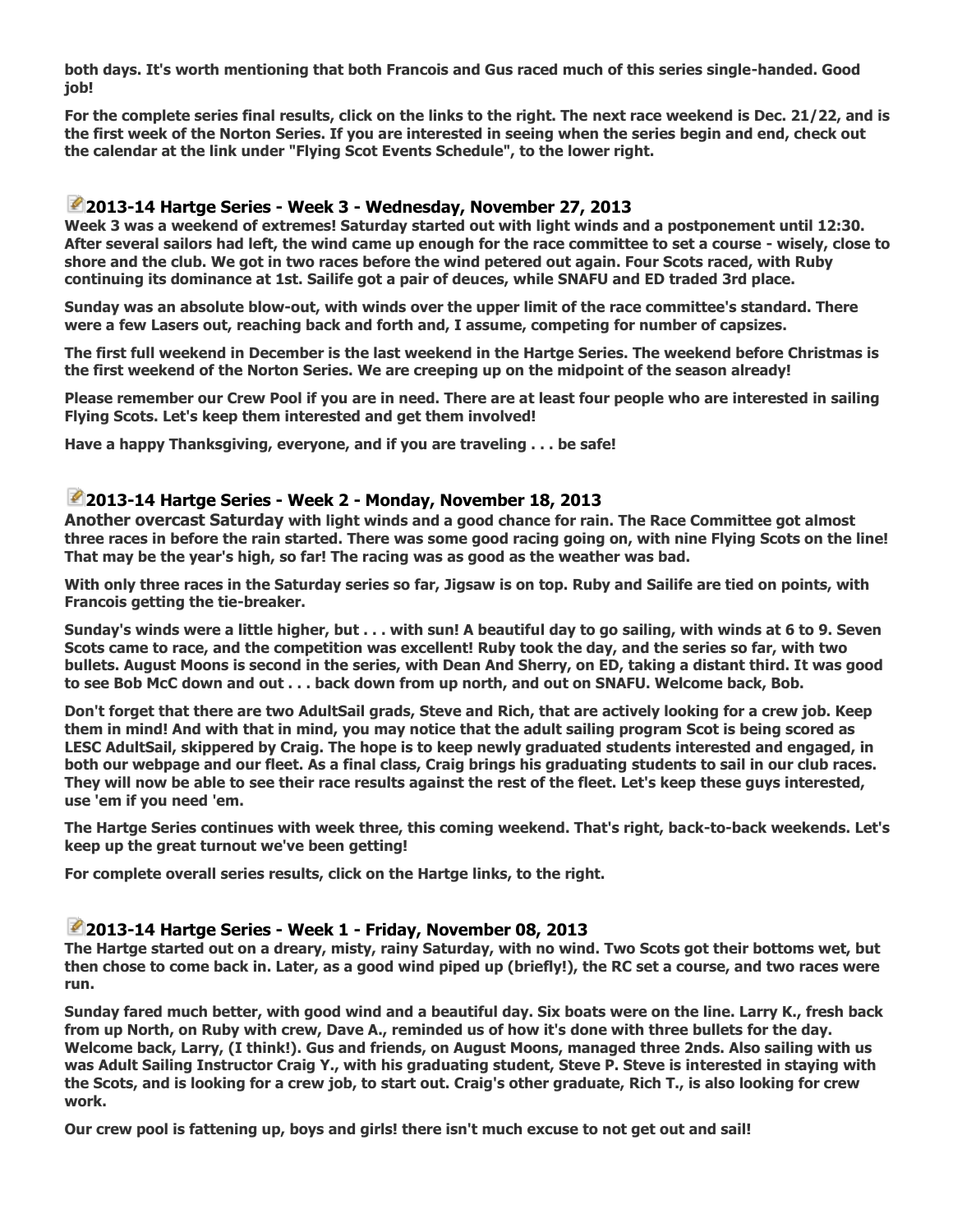**For complete weekend results, click on the Hartge links, to the right.**

#### **[K](http://www.lakeeustissailingclub.org/Fleets/FlyingScot/tabid/101/ctl/Edit/mid/524/itemid/151/Default.aspx)eenan Series - Week 4 - Thursday, October 24, 2013**

**The final week of the Keenan Series saw low/no winds and a low turnout of Scots. Although Sunday's races were cancelled, there were four boats on the line Saturday, and two races were run. Ghost took both races. Congratulations, Dick and Larry!**

**George and Janet came out on top of the Saturday Keenan Series on Zita Rose. Francois, on Sailife, took second. Gus and John took third on August Moons.**

**The Sunday Series was won by Tom, on Sweet Pea, followed by George and Janet, on Zita Rose. Ray and Jim, on Jigsaw, took third.**

**The Hartge Series begins Nov. 2. For complete Keenan results, click on the links to the right.**

## **[K](http://www.lakeeustissailingclub.org/Fleets/FlyingScot/tabid/101/ctl/Edit/mid/524/itemid/148/Default.aspx)eenan Series - Week 3 - Tuesday, October 15, 2013**

**Another weekend of fine early season racing! Saturday's wind was missing early on, and the PRO abandoned racing before noon. Later, the wind came up some, and the Race Committee set a short course. They managed to get in four short races. Four Flying Scots were on the line, including Francois, in his newly renamed boat, Sailife. Good to have you back, Francois. George and Janet, on Zita Rose, took the day with three 2nds and a 1st. Almost everyone got at least one bullet that day, so the honors were spread around.**

**Sunday's racing looked promising in the forecasts, but reality wasn't so great. After a postponement, the Race Committee set a course, and there were six or more Scots on the water, (I forgot to count!). The wind couldn't decide which direction it was going to blow, or at what speed, so after another postponement on the water, the racing was abandoned for the day. It was a nice day to drift around, however! I even hiked once.**

**This coming weekend is club racing again, and the last for the Keenan Series. Let's keep up the good turnouts.**

**For Saturday's results, click on the Keenan Series link, to the right.**

#### **[K](http://www.lakeeustissailingclub.org/Fleets/FlyingScot/tabid/101/ctl/Edit/mid/524/itemid/145/Default.aspx)eenan Series - Week 2 - Monday, September 30, 2013**

**Week two of the Keenan Series started out with some exciting sailing on Saturday. Winds from the East-ish fooled sailors into thinking it was going to be a light day, but by the second race, the race committee was clocking winds up to the predicted 15 mph, with gusts higher. Six boats started the day, but the increasing wind took out three boats, and a side game of bumper cars took out a fourth. Only two boats finished that second race. The downwind runs were wild! George, Janet, and Carol on Zita Rose, won the day. Dean, Joe, and Sherry on ED, took second, and Ray and Jim on Jigsaw, came in third.**

**Day two was just the opposite of day one. The wind started out light, and then got lighter. Only four Scots made it to the line. Both races were long and slow, and the second race was shortened to only one leg before the wind died all together. With a 1st and a 2nd, Zita Rose won the day again. Gus and John, on August Moons, took second, and Charley, on Wazoo (and sailing single-handed), took third for the day.**

**LESC has started giving out a new award this year. It goes to the winner of the weekendin each fleet. The award is a very nice glass mug, with the LESC burgee on it, (13 ounces, so it will hold your favorite beverage!). The mug will be given out each club race weekend to the skipper of the winning boat. Mug honors this weekend go to Zita Rose, with a combined score of 8. August Moons and ED tied for second with a score of 14.**

**For complete results of the weekend, click on the Keenan Series links, to the right.**

#### **[K](http://www.lakeeustissailingclub.org/Fleets/FlyingScot/tabid/101/ctl/Edit/mid/524/itemid/143/Default.aspx)eenan Series - Week 1 - Monday, September 16, 2013**

**The Keenan Series started off with a bust this past Saturday, with not enough wind to start a race. A bit of a teaser came up in the early afternoon, and a few boats ventured out for a cruise, but that, too, pooped out.**

**Sunday brought enough wind to race, and we had three starts. There were five boats on the line, and one out for some practice. The last race of the day was probably the best, with wind hitting the teens, and even a good rain shower at the end! Sweet Pea was the big winner, with two bullets out of three, followed by Jigsaw, and then August Moons. It was good to see Zita Rose out for the second club race weekend in a row. We hope to see more of her this year.**

**We also had some new crews out again. They all must of had fun on Labor Day when they first started, because**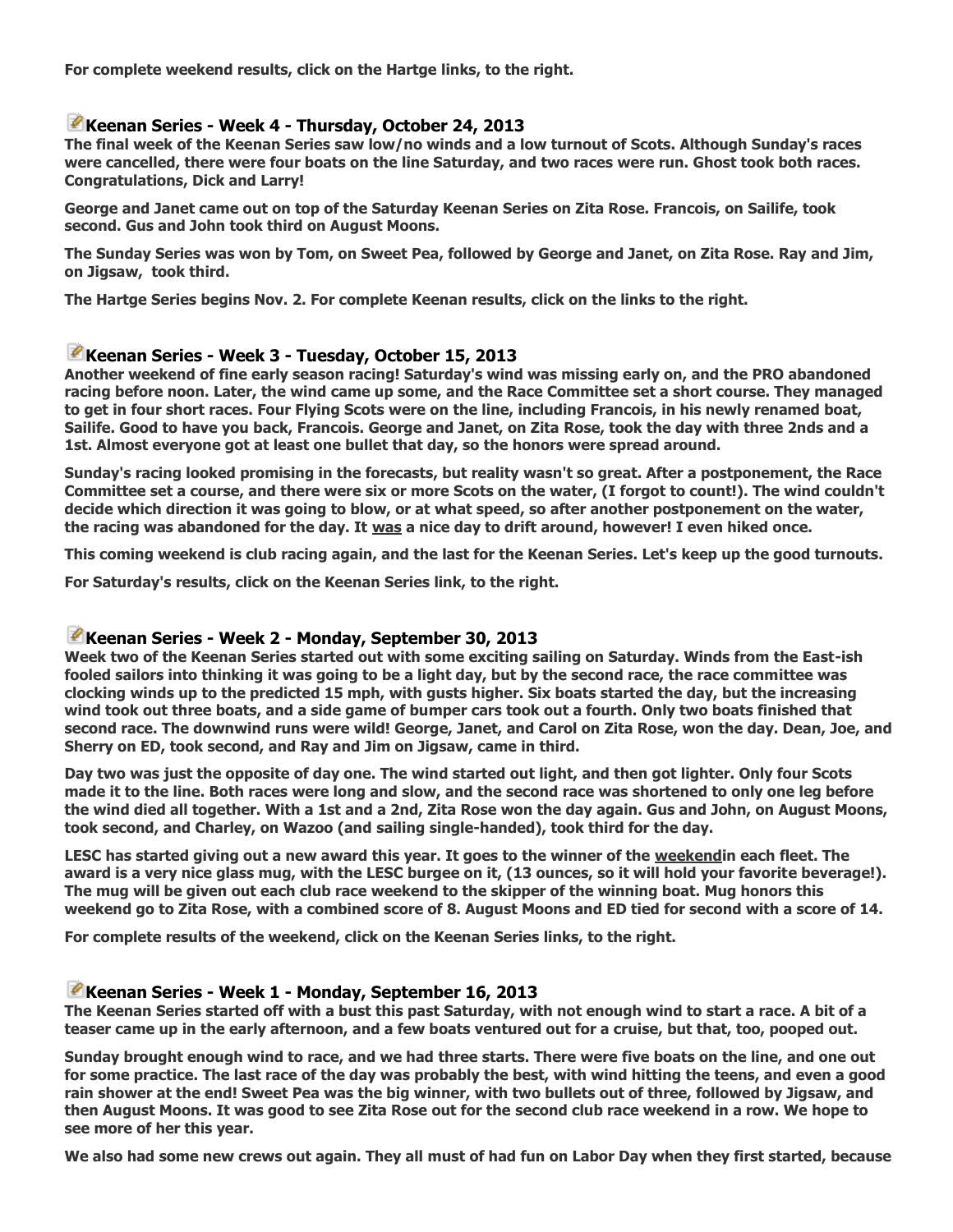**we got them back! Jim and Janet T., sailing on Jigsaw and Zita Rose, respectively, and John C. on August Moons. Are we seeing the beginnings of some regular crews here? That would be great!**

**For complete race results from Sunday, click on the link at the top of the right column, under Keenan Sunday Results.**

## **[L](http://www.lakeeustissailingclub.org/Fleets/FlyingScot/tabid/101/ctl/Edit/mid/524/itemid/142/Default.aspx)abor Day Weekend 2013-2014 Season Opener - Wednesday, September 04, 2013 Where to begin?**

**First of all, welcome to the new 2013-2014 season at LESC. We have a great season ahead of us. There have been a few changes at the club from last year, from invoicing, to US Sailing rule changes, to changes in the PRO. I can't help you with invoicing, and I am still learning the new rules changes, but I know who the new PRO is!**

**The late invoices for dues are due to a new service that LESC is providing. You can now pay by credit card.**

**Most of you know that Dave & Joan Williams retired from doing our Race Committee at the regular club races. It will be a long time before we get as good a course set, on a consistent basis, at our li'l ole club races! Bob Armes is our new PRO, and Dave Leather is assisting, along with Mikey, and others. PLEASE, boys and girls, they may talk a tough game, but they are just learning the fine points of this Race Committee thing, . . . so be gentle, OK?**

**We have new members in our fleet - Tara H. & Jeff L. They took lessons from Craig last year, and are now sailing a Scot at LESC. Look for the dark green hull out there. Give them a warm welcome, if you see them.**

**And NOW to the racing! Can you believe that we had nine boats at the first start on Saturday? Ten, if you count that "dark green hull" sailing out on the edges! What a great turn-out for the Scots on Labor Day! Flying Scot sailors we haven't seen in quite awhile, Pete S., and his crew, Mary Ann, and George G., saiiing with Jeanette A., made the day even better! Ray & Rich won the day on Sat., with Henry and Laurie Z. taking a pair of seconds.**

**Sunday, the Ace comes to town. Dave C., and son, Jonathon, find out where they last left their Scot, and come out to show us how it is done. Dave takes two firsts, and Ray takes two seconds on Sunday. Henry and Gus split the thirds. Anne and Sherry deserve mention for sailing some really good races, too. Sunday also saw a some guests out racing. Jim T. was sailing with Ray, and his wife, Janet T., was sailing with George. They both sounded like they were happy! Gus has new crew, too - John C.**

**The winners for the weekend were Ray, in Jigsaw, number 1. Rita Sharo, skippered by Henry, crewed by Laurie Z., was second. Joe & Dean took third in ED. For complete results, click on the link to the right, - Labor Day Regatta**

**And, as if life wasn't interesting enough, Mother Nature threw a squall at us at the end of the races. Some had a great plane in, some capsized, (close to shore), and some just said, "What the hey, let's just run 'er up on the beach!"**

**And a good time was had by all . . . !**

## **[N](http://www.lakeeustissailingclub.org/Fleets/FlyingScot/tabid/101/ctl/Edit/mid/524/itemid/138/Default.aspx)ew Season Right Around the Corner - Saturday, July 27, 2013**

**The 2013-2014 season start is just around the corner. Take a minute and check out the new, ever-fluid, Safety Boat Duty Schedule, to the left. Currently, the Lasers have been added to the schedule, and the Scots are not always on Sundays anymore. Pick an empty day for your turn, and let Ray or me know, ASAP. After 8/20, or so, we will assign you a day, to fill the remaining openings. So, beat the rush! Act now for your preferred date!**

**A change in the Velocitek Speedpuck this year prompted Henry to get an official opinion from FSSA Chief Measurer, Bob Neff. Henry wanted to make sure his Velocitek was "class-legal", when used as mentioned. Click [here](http://www.lakeeustissailingclub.org/LinkClick.aspx?fileticket=oTWUMWEhLZs%3d&tabid=101&mid=524) to see the email exchange.**

**The Flying Scot Events link, to the right, is being updated. Much of it is now current for the coming year. The District series dates aren't known yet, and a "zero" date is shown. If anyone would like to add an FS-related event to this schedule, please let me know.**

# **[F](http://www.lakeeustissailingclub.org/Fleets/FlyingScot/tabid/101/ctl/Edit/mid/524/itemid/136/Default.aspx)lying Scot on YouTube and other Miscellaneous Items - Friday, July 19, 2013**